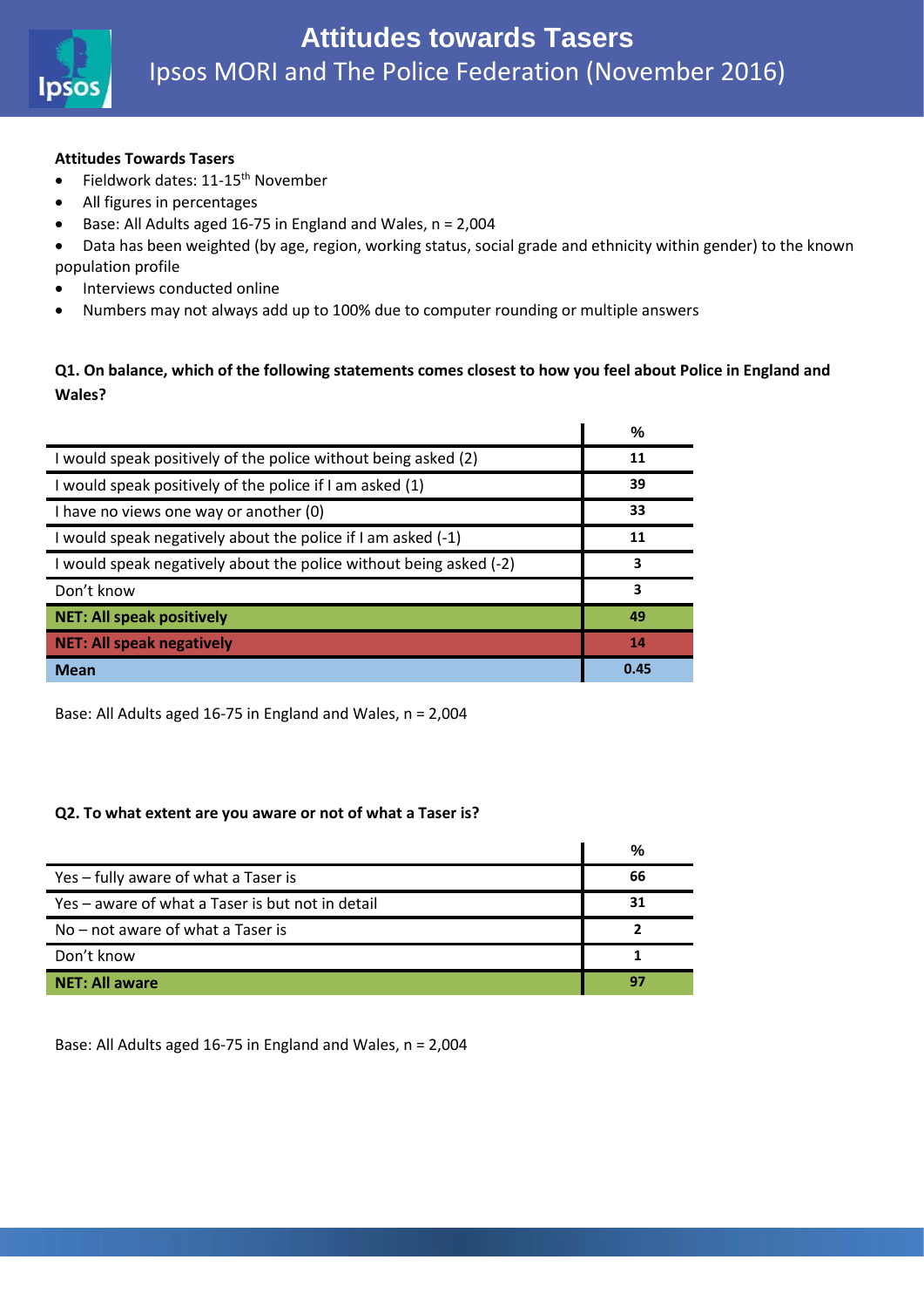

#### **Q3. How confident, if at all, are you that you would recognise if a Police Officer was carrying a Taser?**

|                                       | %    |
|---------------------------------------|------|
| Very confident (4)                    | 13   |
| Fairly confident (3)                  | 34   |
| Not very confident (2)                | 34   |
| Not at all confident (1)              | 13   |
| Don't know                            | 6    |
| <b>NET: All very/fairly confident</b> | 47   |
| NET: All not very/at all confident    | 47   |
| <b>Mean</b>                           | 2.49 |

Base: All Adults aged 16-75 in England and Wales, n = 2,004

**Q5. To what extent would you be more or less likely to approach a Police officer for assistance such as asking for directions in each of the following circumstances?**

|                             | If the Police Officer was carrying<br>a Taser | If the Police Officer was carrying<br>a Handgun |
|-----------------------------|-----------------------------------------------|-------------------------------------------------|
| A lot more likely (2)       | 2                                             | 2                                               |
| A little more likely (1)    | 3                                             | 3                                               |
| Makes no difference (0)     | 75                                            | 60                                              |
| A little less likely (-1)   | 12                                            | 18                                              |
| A lot less likely (-2)      | 5                                             | 16                                              |
| Don't know                  | $\overline{\phantom{a}}$                      | $\overline{2}$                                  |
| <b>NET: All more likely</b> | 6                                             | 5                                               |
| <b>NET: All less likely</b> | 17                                            | 34                                              |
| <b>Mean</b>                 | $-0.14$                                       | $-0.44$                                         |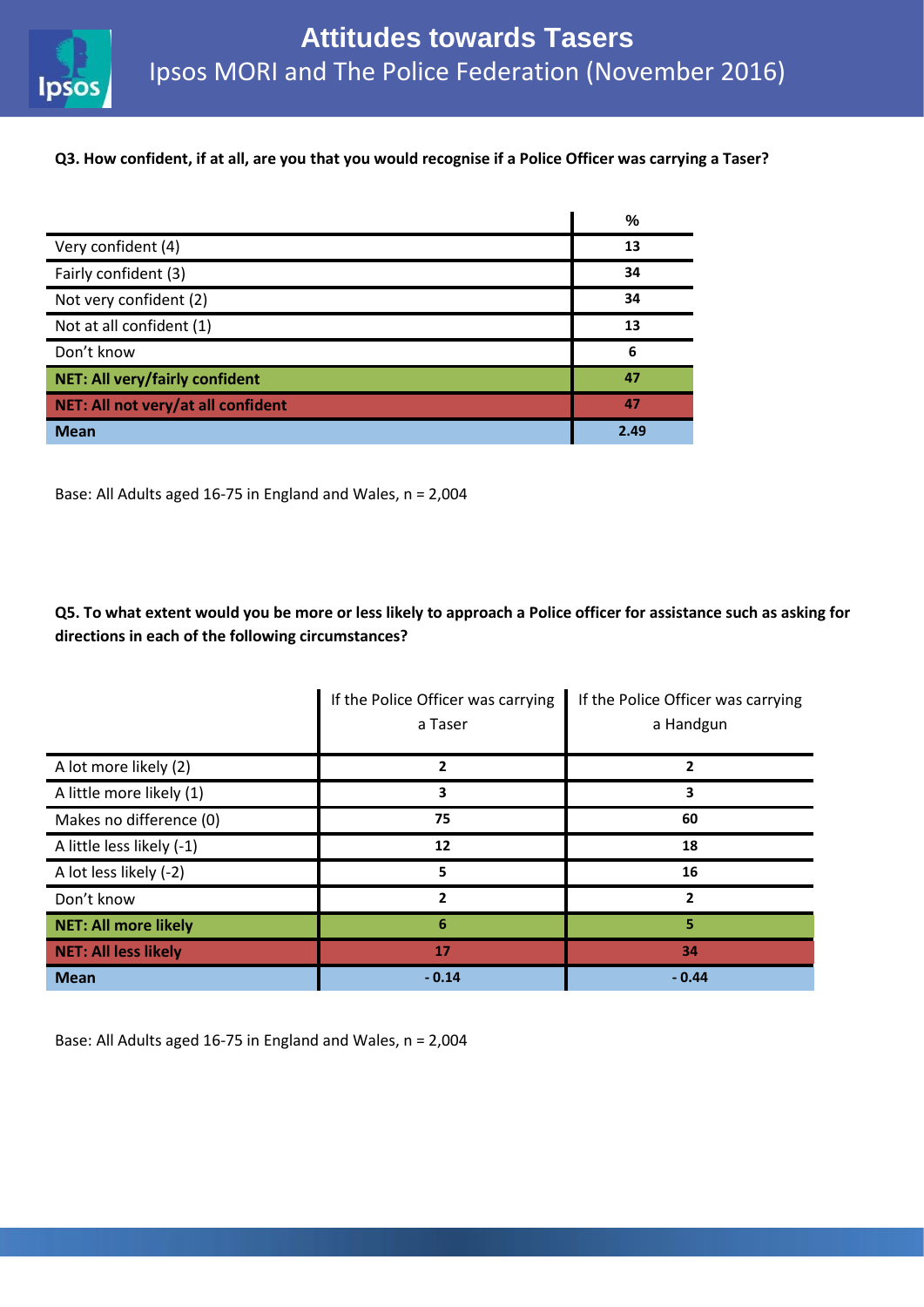

# **Q8. To what extent do you feel it is acceptable or unacceptable, for a frontline police officer to carry each of the following when going out on patrol?**

|                                         | Incapacitant<br>spray | <b>Baton</b> | Taser          | Handgun/<br>pistol | Body Worn<br>Video       |
|-----------------------------------------|-----------------------|--------------|----------------|--------------------|--------------------------|
| Completely acceptable (2)               | 45                    | 52           | 38             | 19                 | 70                       |
| Fairly acceptable (1)                   | 30                    | 28           | 33             | 24                 | 18                       |
| Neither acceptable nor unacceptable (0) | 13                    | 12           | 15             | 19                 | 7                        |
| Fairly unacceptable (-1)                | 7                     | 5            | 9              | 18                 | $\overline{\phantom{a}}$ |
| Completely unacceptable (-2)            | 3                     | $\mathbf{2}$ | 3              | 16                 |                          |
| Don't know                              | $\mathbf{2}$          | $\mathbf{2}$ | $\overline{2}$ | 3                  | $\overline{2}$           |
| <b>NET: All acceptable</b>              | 75                    | 80           | 71             | 43                 | 89                       |
| <b>NET: All unacceptable</b>            | 10                    | 6            | 12             | 35                 | $\overline{\mathbf{3}}$  |
| <b>Mean</b>                             | 1.10                  | 1.26         | 0.97           | 0.11               | 1.57                     |

Base: All Adults aged 16-75 in England and Wales, n = 2,004

## **Q6. To what extent do you think that Police forces should or should not be allowed to train and equip officers with Tasers in the following circumstances?**

|                                 | If the Tasers were<br>to be only issued to<br>Police officers with<br>firearms experience | If the use of the<br>Taser were<br>automatically<br>recorded by a<br>camera mounted on<br>the Police officer's<br>uniform | If the Tasers were<br>to be issued to<br>Police officers<br>working alone | If the Tasers were<br>to be issued to<br>Police officers<br>working in isolated<br>locations, such as<br>rural villages |
|---------------------------------|-------------------------------------------------------------------------------------------|---------------------------------------------------------------------------------------------------------------------------|---------------------------------------------------------------------------|-------------------------------------------------------------------------------------------------------------------------|
| Definitely should (2)           | 34                                                                                        | 52                                                                                                                        | 39                                                                        | 31                                                                                                                      |
| Probably should (1)             | 45                                                                                        | 38                                                                                                                        | 40                                                                        | 40                                                                                                                      |
| Probably should not (-1)        | 10                                                                                        | 5                                                                                                                         | 11                                                                        | 15                                                                                                                      |
| Definitely should not (-2)      | 3                                                                                         | 1                                                                                                                         | 4                                                                         | 4                                                                                                                       |
| Don't know                      | 9                                                                                         | 5                                                                                                                         | 7                                                                         | 10                                                                                                                      |
| <b>NET: Probably should</b>     | 78                                                                                        | 89                                                                                                                        | 79                                                                        | 71                                                                                                                      |
| <b>NET: Probably should not</b> | 13                                                                                        | 6                                                                                                                         | 14                                                                        | 19                                                                                                                      |
| <b>Mean</b>                     | 1.05                                                                                      | 1.42                                                                                                                      | 1.08                                                                      | 0.87                                                                                                                    |